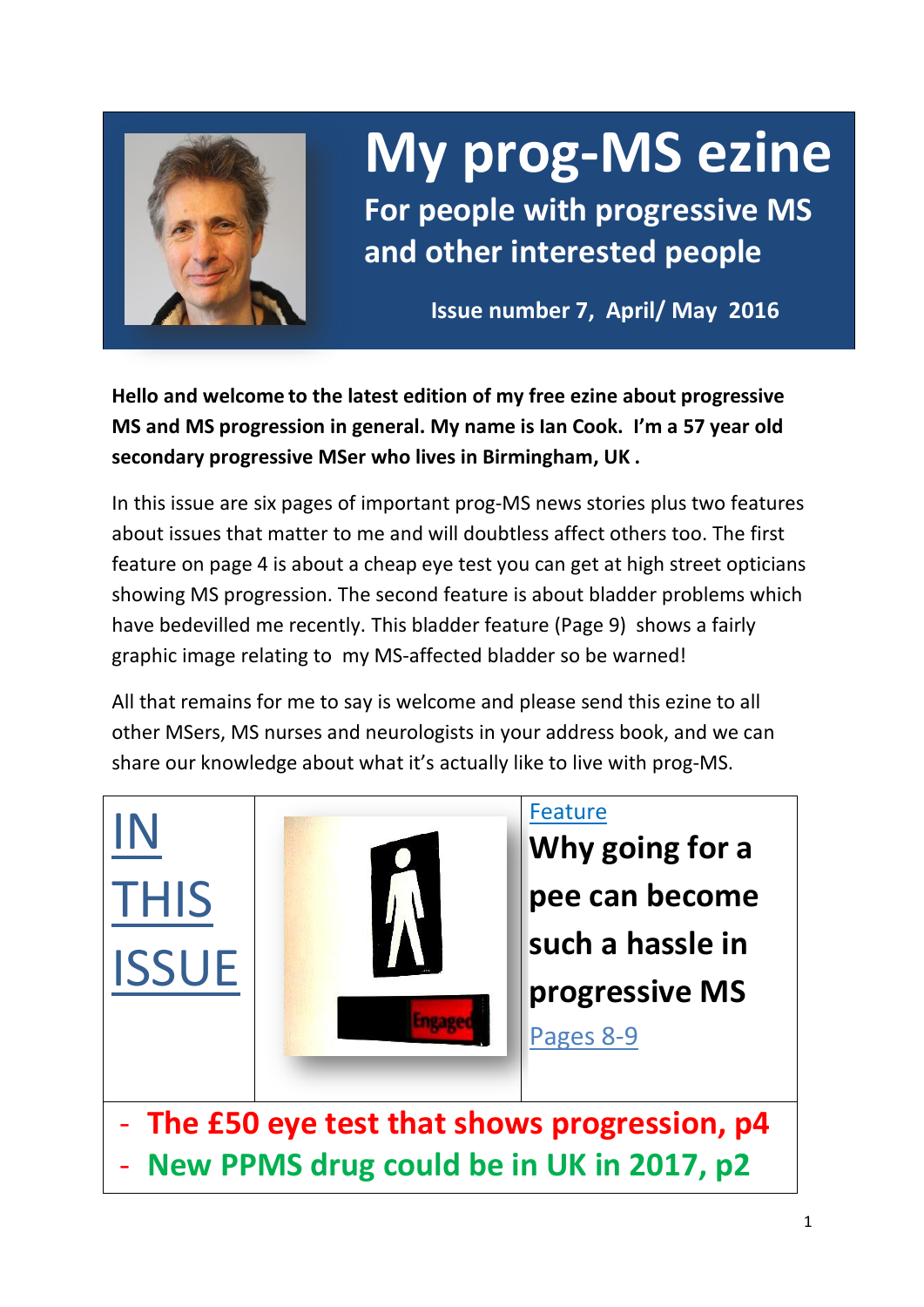## **Ocrelizumab fast-tracked by US regulator – 2016 release date likely - but UK situation less certain**

**The US Food and Drugs Administration (FDA ) has granted a new experimental drug ocrelizumab a fast-track status known as 'breakthrough therapy designation' for primary progressive MS.**

This means the drug could be in US clinics in six to seven months instead of the usual 10 to 12 months.

If all goes to plan, ocrelizumab could be available for primary progressive American MSers as early as the second half of 2016 although the UK watchdog, the National Institute for Health and Care Excellence (NICE), will have to assess if it is cost effective for NHS patients.

Ocrelizumab may also be available for people with secondary-progressive MS who are experiencing relapses. Sadly ocrelizumab has not been studied so far in people with secondary-progressive MS who are not experiencing relapses so the situation here is unclear.

Writing in his blog (ms research blogspot) on April 5 Prof. Gavin Giovannoni said the following about the likely UK situation: "If all goes well, we should be able to start prescribing ocrelizumab to MSers in about 18-24 months. The problem with having to wait 24 months is that we are disadvantaging a relative large group of pwMS."

Prof Giovannoni is keen to see a higher profile given to rituximab - another drug similar to ocrelizumab to treat PPMS. But a recent trial into rituximab in SPMS has just posted negative results (See page 11)

## *For details of sources for all news stories go to page 13*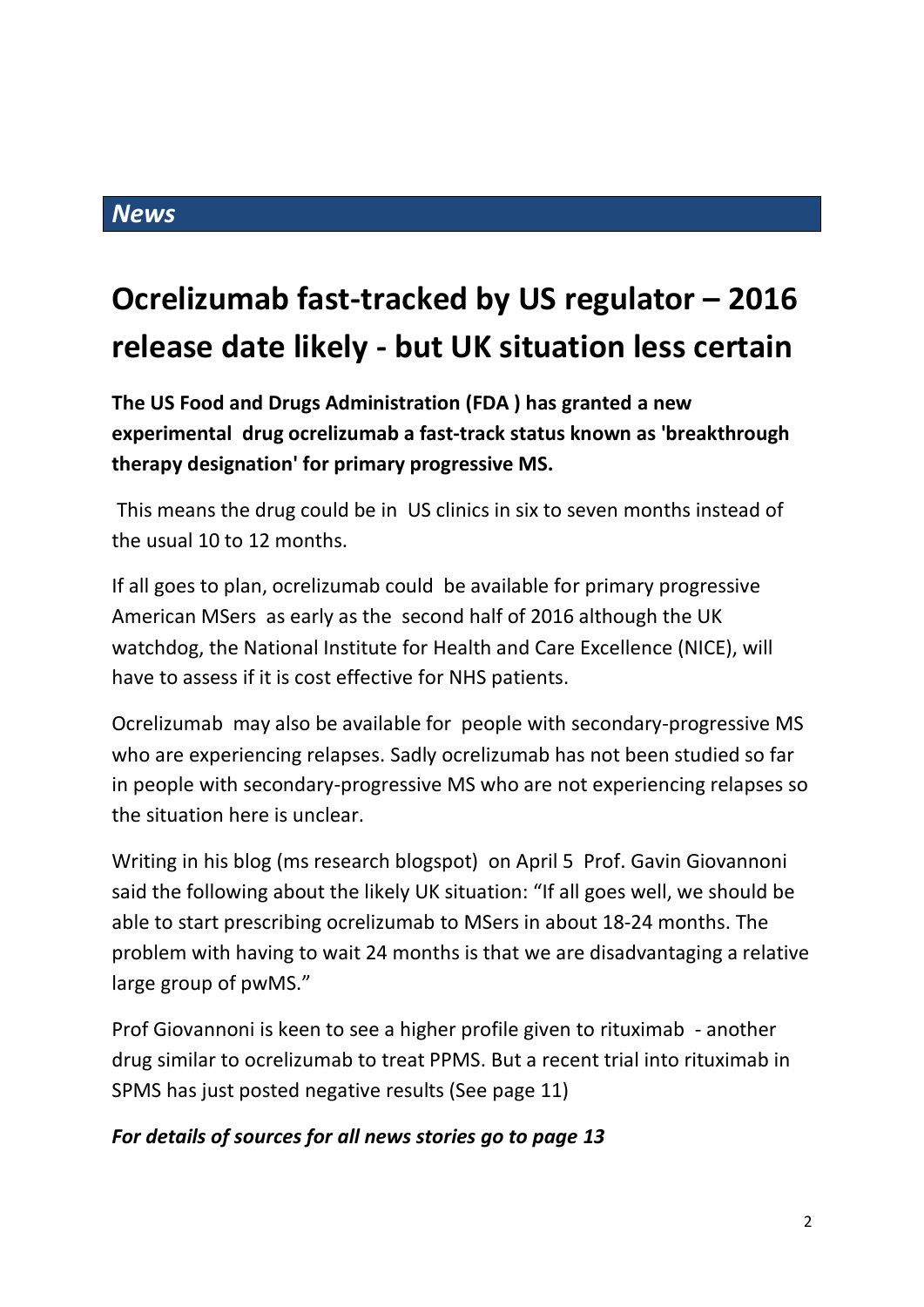## **Epilepsy drug could slow MS disability progression**

**A medicine commonly used to prevent seizures in epilepsy also has the potential to slow the accumulation of disability in MS, according to a study published in the March 2016 edition of Lancet Neurology.** 

The study, a phase 2 clinical trial, involved 86 people experiencing early symptoms of acute optic neuritis. On average those who received the epilepsy medicine which is called phenytoin had 30% less damage to the nerve fibre layer in the eye compared to those who received placebo. The study was originally presented to the American Academy of Neurology Annual Meeting in April 2015 but the research has just been published.

Commenting on the findings researcher Dr Raj Kapoor said: "Protecting nerve fibres from damage during the course of MS has the potential to prevent disability, which is a key goal of MS research. If further studies of this or similar neuroprotective approaches are successful it could change the future for people with MS."

## **Plant extract may slow brain shrinkage in prog-MS**

## **A chemical extracted from a plant widely grown in India and Sri Lanka is to be tested as a treatment for brain shrinkage among patients with progressive MS,**

The chemical called andrographolide is found in the plant Andrographis paniculata, native to India and Sri Lanka, where it has been traditionally used to treat infections and some diseases. Mostly the leaves and roots are used for medicinal purposes, but the whole plant is also used in some cases. The purpose of the study which will take place in Chile is to compare the efficacy and safety of andrographolide versus a placebo as a disease modifying drug for progressive MS. Earlier trials showed it was effective in a mouse model of MS*.*

## *For details of all news stories go to page 13*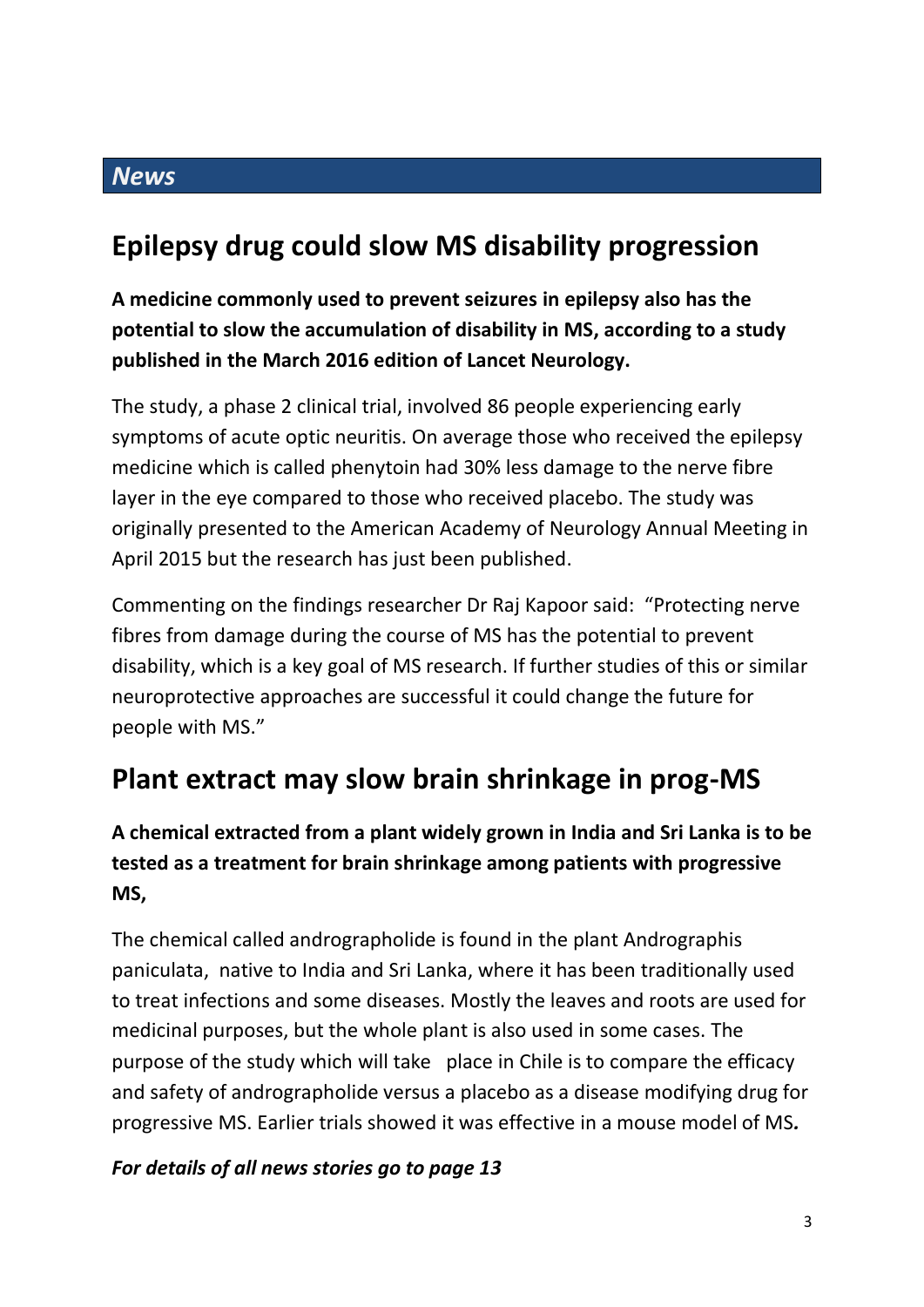## *Features OCT scans*



# **The £50 eye test that shows you how fast your MS is progressing**

**Until recently the letters OCT meant nothing to me. Then a few years ago while at an opticians I discovered OCT stands for Optical Coherence Tomography**.

OCT is an eye scan that can cost as little as £50 and can provide a fast and effective way of monitoring the progression of your MS. It is now available at many high street opticians like my local one (left).

Most people going for OCT scans at high street opticians are people with diabetic retinopathy, glaucoma or macular degeneration. But OCT is also useful for us MSers too because a scan can show in superb detail the thickness of the retinal nerve fibre layer (RNFL) which lies just behind the retina and connects the retina to the optic nerve. This nerve layer thins as MS progresses, so measuring its thickness can tell you how fast your MS is progressing.

The scan itself is a beam of infrared light which is flashed across your eyes for a few seconds giving a 3-D image of the retina and the layer of RNFL cells just behind the retina. (See pictures on next page ) For the scan you just sit upright in a chair and stare into the scanner which looks exactly like any other equipment you see in a high-street opticians.

While staring into the scanner a 3-D image of your retinas and retinal nerve fibre layers is made. Both eyes are scanned separately and the whole thing takes just a couple of minutes. It is painless and, unlike an MRI scan, there are no claustrophobia issues. It costs about £50 and after the scan you get a sheet of paper containing images of your retinal nerve fibre layers.

#### *continued on page 5*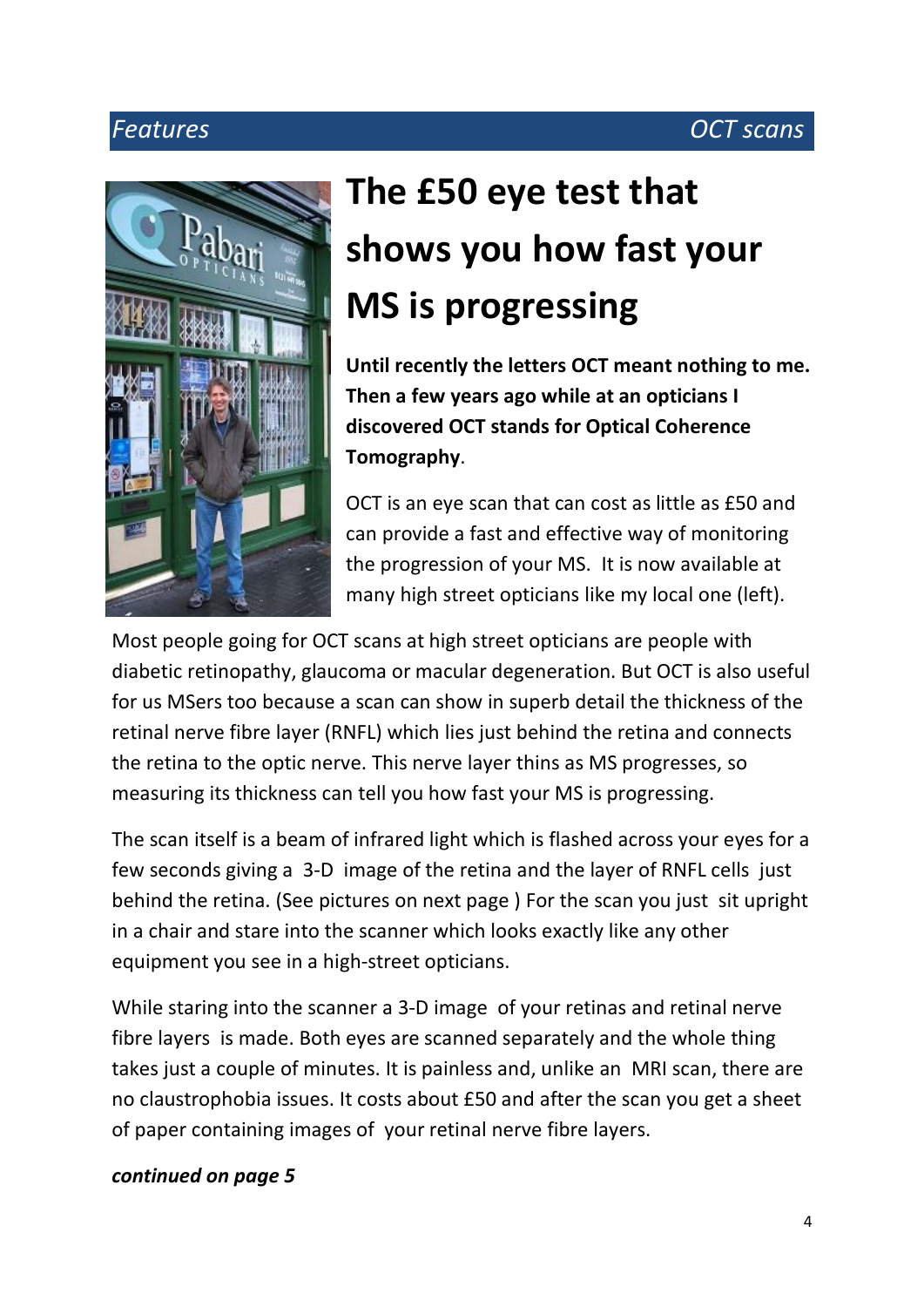## *Features OCTscans*



Above is a picture of the first scan I ever had  $-$  in Poland in 2011. The big circular pictures at the top are my retinal nerve fibre layers seen from the front. There are three colours used : red , yellow and green. The colours show the thickness of the nerve fibre layers behind the retina.  $-$  it's a sort of "traffic lights system". Red indicates serious thinning, yellow is intermediate damage and green is normal. As well as the big images two little long images below it are a cross section of the RNFL in each eye. If you look closely you'll see a black squiggly line showing the depth of the RNFL in both my eyes –it's dipping into the yellow and red areas confirming RNFL thinning in both eyes.

RNFL thickness is measured in units called microns. A healthy adult should I believe have an RNFL thickness of 90-100 microns (μms). One scan done in 2012 measured the thickness, of my right eye at 83 μms and my left eye 84 μms (well below 90-100.) My latest scan carried out at my local opticians in Birmingham in April 2016 done using a slightly different machine to the Polish one above showed the RNFL in my left eye had thinned further to 73 μms and my right eye had thinned even more to 66 μm! That is MS progression for you!

OCT scans are also generally available at eye hospitals and ophthalmology departments so it's always worth asking your neurologist or neuroophthalmologist. **For more information on OCT go to page 13**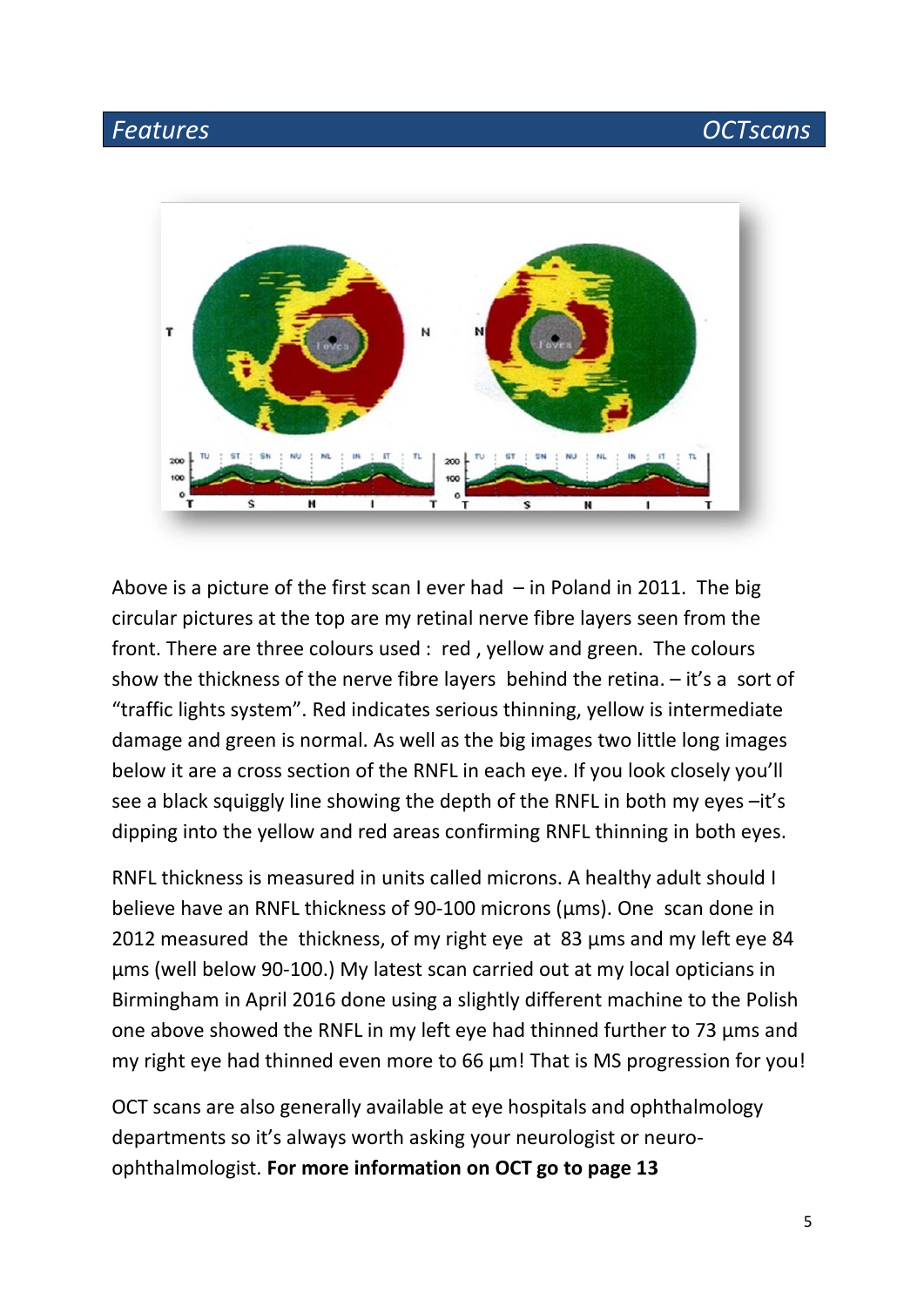## **Appetite hormone may play role in progression**

**MS progresses with age because people tend to get fatter as they get older. That is the view of researchers who now believe the hormone leptin which influences appetite may play a part in MS progression.** 

Fat cells release leptin after a meal to curb the appetite and levels of leptin, which is called the satiety or fullness hormone, also increase during inflammatory or immune responses. It is this which makes researchers think leptin has a role to play in MS progression.

Researchers have also discovered that leptin-deficient mice are resistant to experimental autoimmune encephalomyelitis (EAE), an animal model of MS. Other research from Iran has shown that progressive MSers have elevated levels of leptin

## **Testosterone to be tested on men with prog-MS**

**A group of 96 male MSers including those with primary and secondary progressive MS are to be assessed to see if doses of the male sex hormone testosterone can prevent brain shrinkage.**

The trial which will take place soon at 22 locations in the US will see 48 male MSers receiving testosterone gel delivered by a pump for 96 weeks. A further group of 48 men with MS will receive a placebo or dummy treatment.

A 2014 study published in the journal Neuroimage Clinical showed that grey matter loss in brains disappeared when a small group of 10 relapsing remitting male MSers were treated with testosterone. The present trial will use a far larger group of patients. No further details were available as we went to press.

#### **For details of sources for all news stories go to page 13**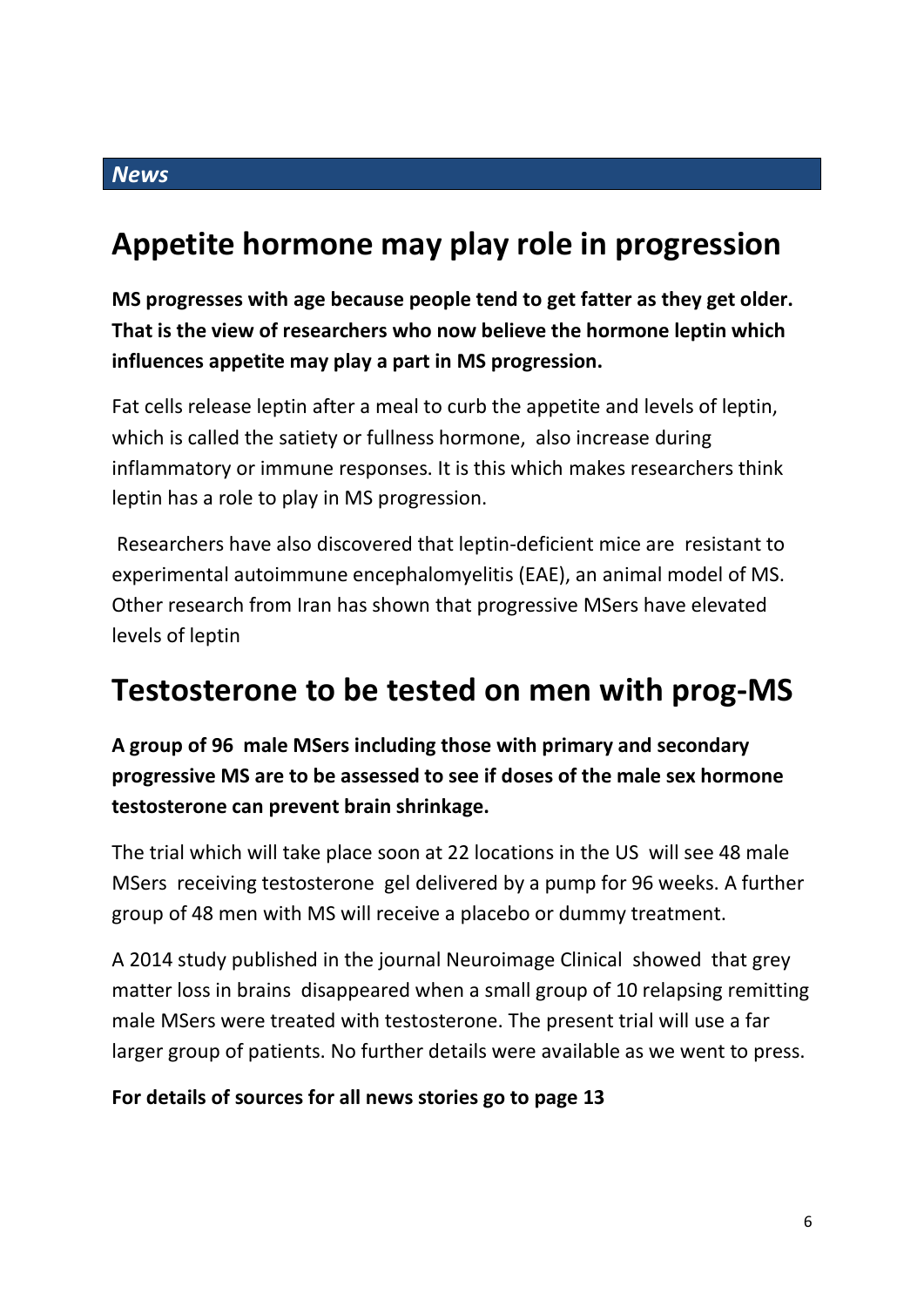## **Ageing ovaries may signal MS progression**

**Ageing ovaries are linked with higher levels of MS-related disability and a reduction in grey matter volume, independent of a woman's age and MS disease duration, a new study says**.

The study was presented at Americas Committee for Treatment and Research in Multiple Sclerosis (ACTRIMS) Forum 2016 by Jennifer S. Graves, MD, from the University of California, San Francisco (UCSF), School of Medicine.

"We know women have more relapses and inflammation, but men may have earlier or faster progression. After the age of 50, however, women 'catch up' with men in terms of disability," Dr Graves said. "The age at which disability starts to accelerate, therefore, seems to correspond to the peri-menopausal period (The period around the menopause). Ovarian aging may have a role in the transition of phenotype ( type of MS) for women," she said.

## **MS progression unaffected by number of pregnancies**

## **Having more than one child does not appear to affect the level of disability in mothers with MS, according to new research**.

Researchers led by Emanuele D'Amico of the University of Catania, Italy, assessed disability progression in women with MS who had one or more child following their MS diagnosis.

Overall, the researchers found no difference in disability between mothers of one child and mothers of two or more children. There was, however, a nonstatistically significant trend indicating that women with more than one child took a longer time to reach an EDSS disability score of 4 ( Able to walk without aid or rest for 500m) compared to women who had only one child.

## *For further details on all new stories go to page 13*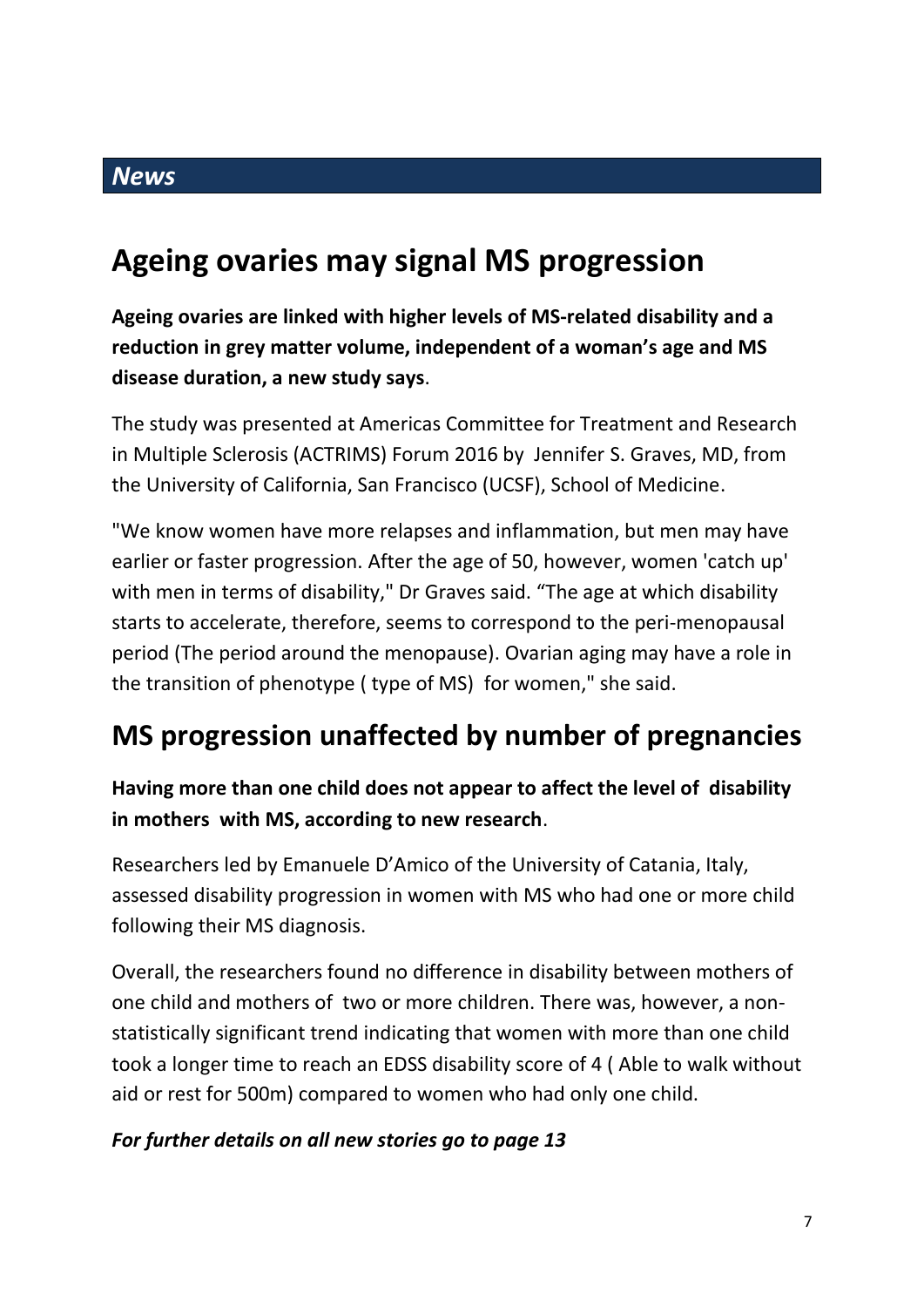## *Features MS bladders*



# **My neurogenic bladder – a cautionary tale for other secondary progressives**

**In 1986, aged 27, I found myself regularly getting up at night to go to the loo. I also started to notice my flow was, well, more a dribble.**

I hadn't yet been diagnosed with MS, that

didn't come for another seven years, so I didn't know what to make of things. At the time I didn't think it was worth seeing my GP. Instead I devised my own solution. I just strained harder and harder to pee.

But I soon realised that the harder I strained the less came out. So in desperation I adopted the opposite approach - relaxing rather than straining, and taking my time, sometimes listening to calming music while the contents of my bladder just dribbled into the toilet. I have heard this called "tantric peeing" and the technique seemed to work for me. It never crossed my mind that what I was doing was only partially emptying my bladder.

I had a wake-up call in 2008 when I started to get repeated UTIs (urinary tract infections) and felt forced to seek help. My GP prescribed me several different antibiotics and sent me to see a urology nurse .When I told the nurse about my toileting technique her face just dropped. In a flash she had the ultrasound scanner out and a quick bladder scan showed that I was leaving 250 ml of urine – the contents of half a bottle of mineral water- in my bladder after peeing. I was told in future I would have to self -catheterise daily. That should have been the end of this story because the urology nurse said self-cathing would make my bladder better. Sadly it didn't - bladder infections continued, sometimes as often as weekly. *Continued on page 9*

 *Please note page 9 shows a graphic image relating to my bladder problem*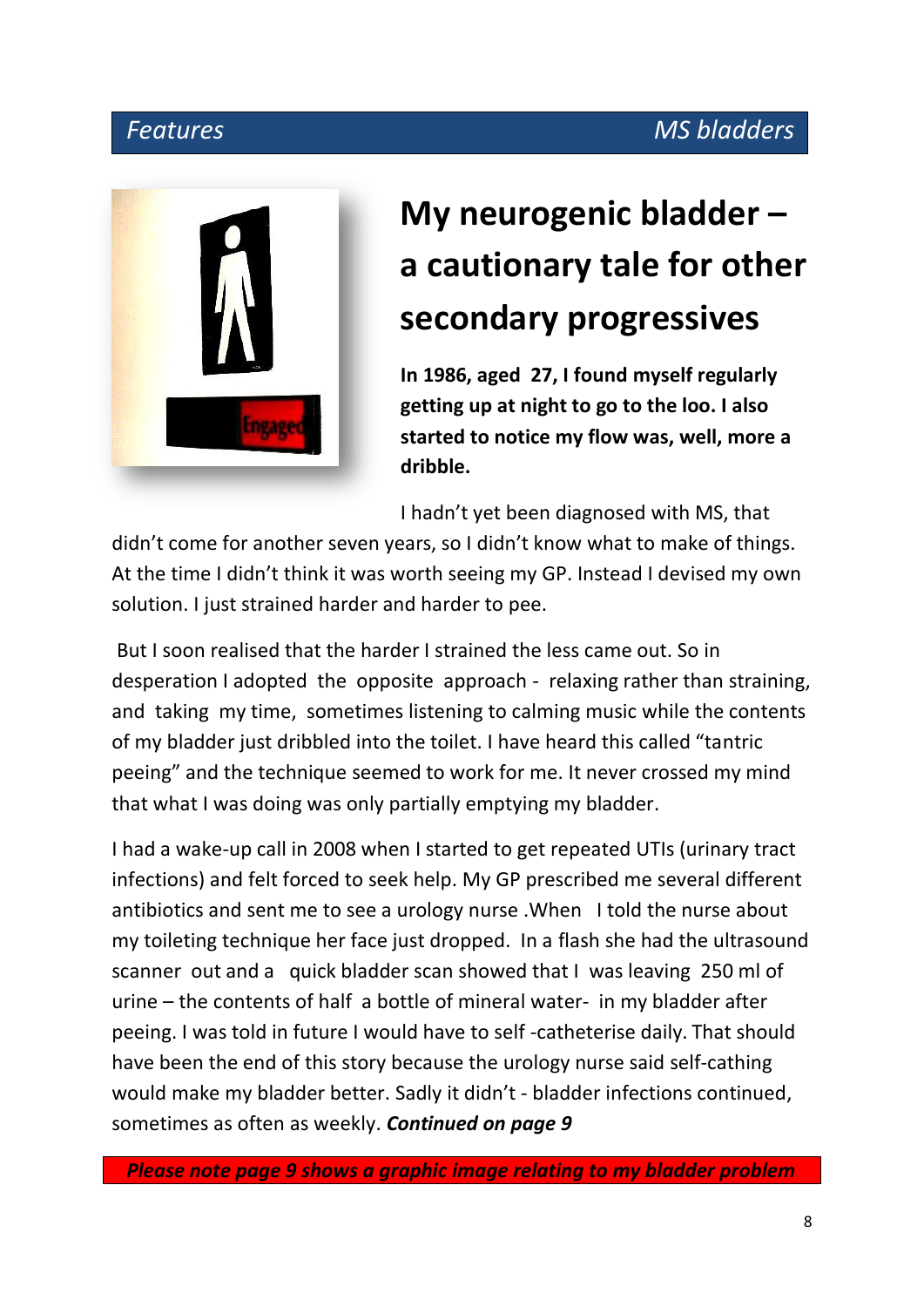## *Features MS bladders*



I also started to see occasional "blobs" of stringy white matter dropping in the toilet bowl while I was peeing. And sometimes they were big blobs about the size of a 5p piece. (See picture left ).

Finally, a urologist who specialises in MS or "neurogenic" bladders saw me urgently and suggested a cystoscopy. This

is where a super-thin camera is inserted through your urethra into your bladder for the urologist to have a look around . The problem was found – I had a "trabeculated bladder" which can happen in prog- MS.

"Trabeculation" means the bladder wall muscle has thickened over time, usually because the bladder has been overfilled or not fully emptied. The bladder wall assumes an irregular criss-cross ridged pattern and I think the "trabeculated" bladder wall is where the white blobs were coming from. The urologist urged me to self-cath more often and I did, but the UTIs continued.

Finally after much badgering of the hospital I was put under a general anaesthetic and given a bladder "washout". This is where water is used to "hose down" the insides of your bladder to get rid of all the white blob debris that can build up in a neurogenic bladder over time leaving it prone to infections. The washout must have done the trick because post-op I haven't had a UTI in six months (touch wood).

And that is the end of my story. I suppose the moral is don't ignore your MS bladder for years like I did because your problems will only get worse. Actually there is another moral - don't place your faith in tantric peeing- try self cathing instead. It's far more effective, believe me.

## *For further information and details of a youtube video on a trabeculated bladder go to page 13*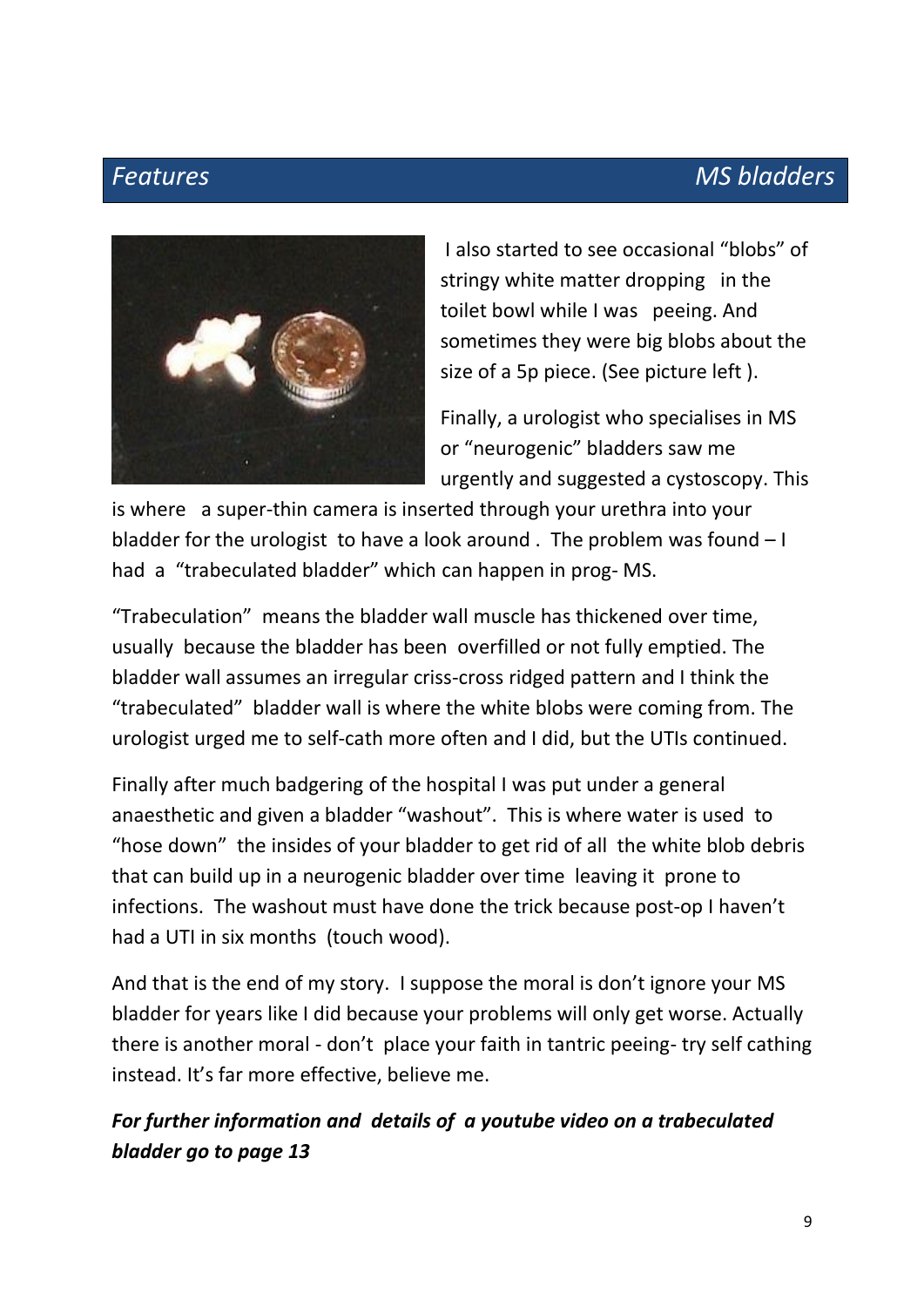## **Myelin making cell transplants planned in US research**

**A multi-million dollar research project is to take place in New York state USA to assess the safety of implanting human Oligodendrocyte progenitor cells (OPC) into the brains of patients with progressive MS.**

Oligodendrocyte progenitor cells (OPC) are cells which mature into oligofendrocytes –cells which make myelin. Three universities in New York State (Upstate Medical University, University of Rochester, and University at Buffalo) will treat 20 patients with non-relapsing secondary progressive with the cells.

The project which is a phase 1 trial will aim to determine safety and the maximum tolerated dose for cells injected into the white matter during four transplants. No further details were available as we went to press.

## **Fingolimod trial fails in Primary Progressive MS**

**A trial of Fingolimod, the immune system modifying MS drug effective in relapsing remitting MS, has failed to show any effects in primary-progressive MS.**

Researchers studied 970 people with primary-progressive MS (from 18 countries, where one group received a placebo or dummy pill and the rest received Fingolimod. The two groups were monitored for 3 to 5 years but no change was found in clinical or disability outcomes.

Although the results are negative, one positive finding is the observation that drugs which protect brain cells are probably better candidates for trials in progressive MS than drugs like Fingolimod which act on the immune system. This suggests inflammatory processes in the brain may be different or even less active in progressive MS than relapsing-remitting MS.

## *For further details of all news stories go to page 13*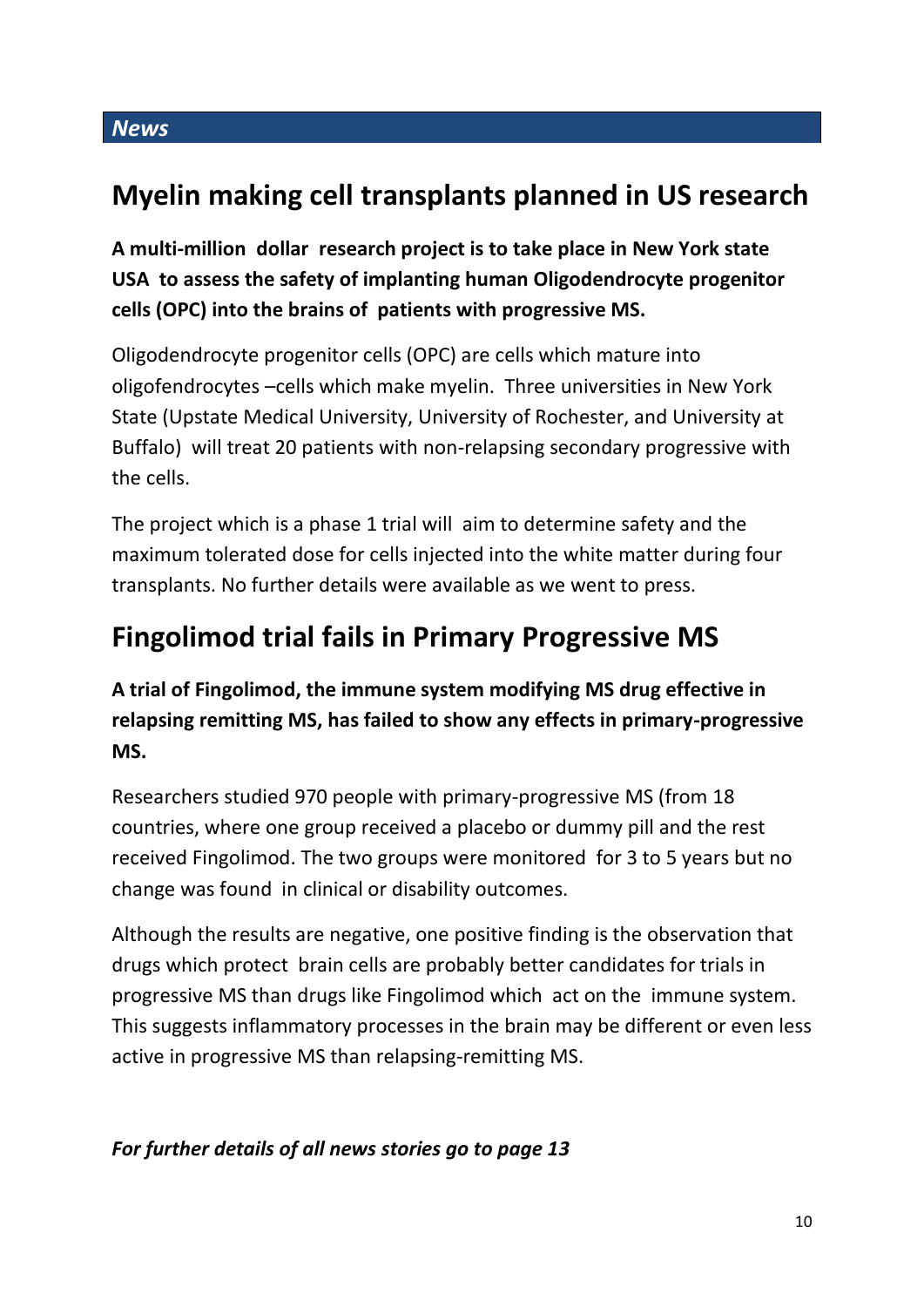## **Molecule 'induces remyelination'**

**A UK study has identified a molecule that can repair myelin in spinal cord injury, something that may have long-reaching implications for developing new treatments for progressive MS .**

Scientists behind the new study which was carried out in London found that a molecule called neuregulin-1 can induce remyelination in Schwann cells. These are cells which myelinate nerves in the peripheral rather than the central nervous system where the work is done by a class of cells known as oligodendrocytes.

According to the study's senior author Elizabeth Bradbury, professor of Regenerative Medicine & Neuroplasticity at King's College London, the research has wider implications for other disorders of the central nervous system where there is demyelination , such as MS.

## **Rituximab MS trial halted due to poor results**

A small clinical trial of Rituximab, a possible new progressive MS treatment, has been stopped early due to poor results.

The trial was looking at how effective Rituximab is in reducing the number of harmful immune cells in a group of 27 secondary progressive MS patients as well as well as its effect in decreasing nerve damage.

The results were published in an article, titled "Insufficient disease inhibition by intrathecal rituximab in progressive multiple sclerosis," published in the journal The Annals of Clinical and Translational Neurology.

Elsewhere in medicine Rituximab is used to treat leukaemia.

## *For further details of all news stories go to page 13*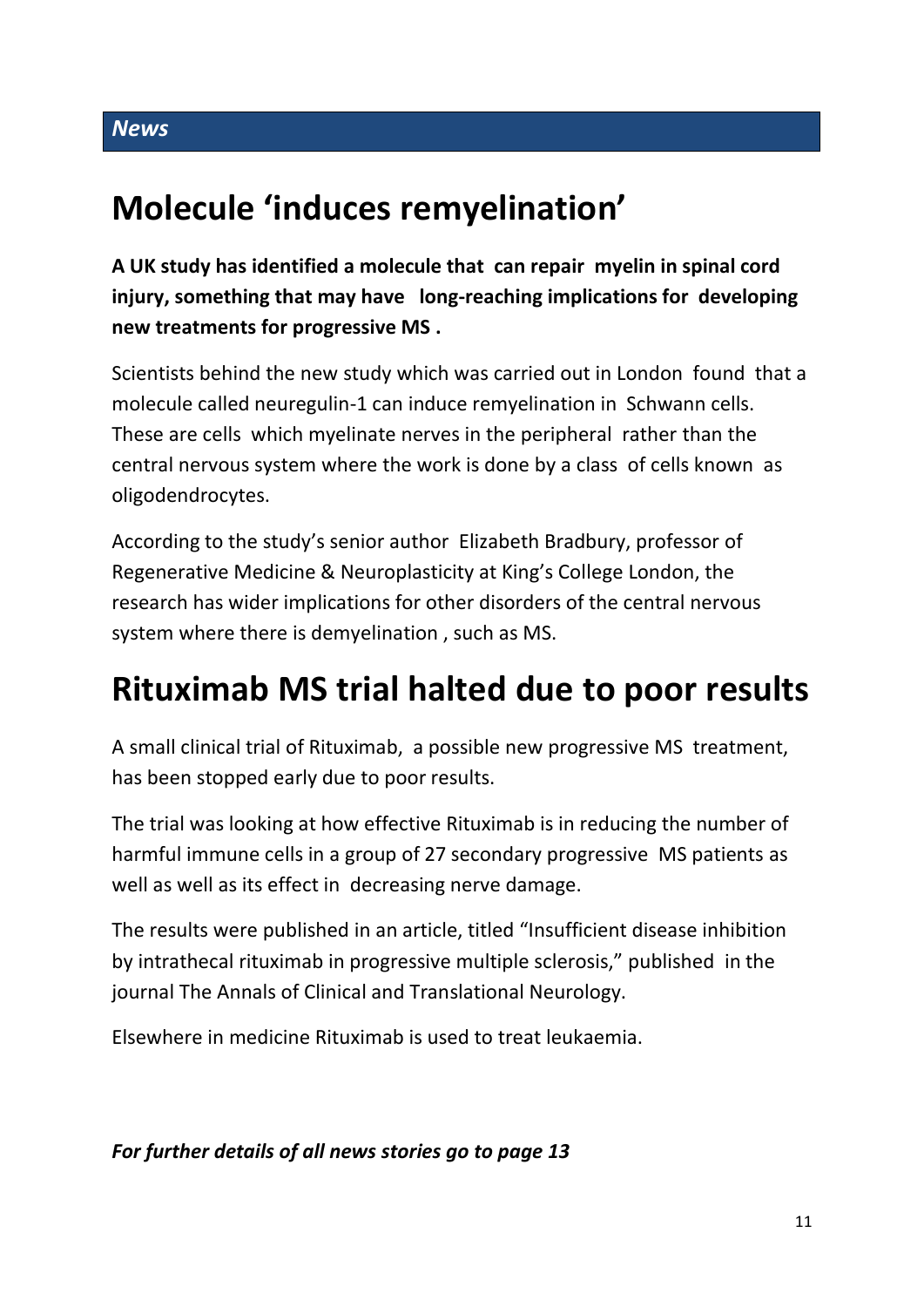#### *Noticeboard*



## **Help me develop this ezine**

I am a journalist who loves writing news and features. And having had progressive MS for ten years I have lots to write about.

However, the aim of this site is to also to provide news and information for all people with progressive MS and that includes you.

So please send me your stories, air other views,

give me hints and suggestions. I would love to start a letters page so please send me in your views or interesting stories for publication. Over the next month or so I will also launch a website to go with this ezine. Work is well advanced for the site.

Finally, please send this ezine to all other progressive MSers in your address book so we can raise our profile and lobby for a better life.

**If you want to get regular copies of this "ezine" directly then email me at [iancookjournalist@yahoo.co.uk](mailto:iancookjournalist@yahoo.co.uk) and they will be delivered directly to you.**

# **IN THE NEXT ISSUE (June-July 2016)**

**Cooling jackets and other ways to beat the Summer MS heat problems**

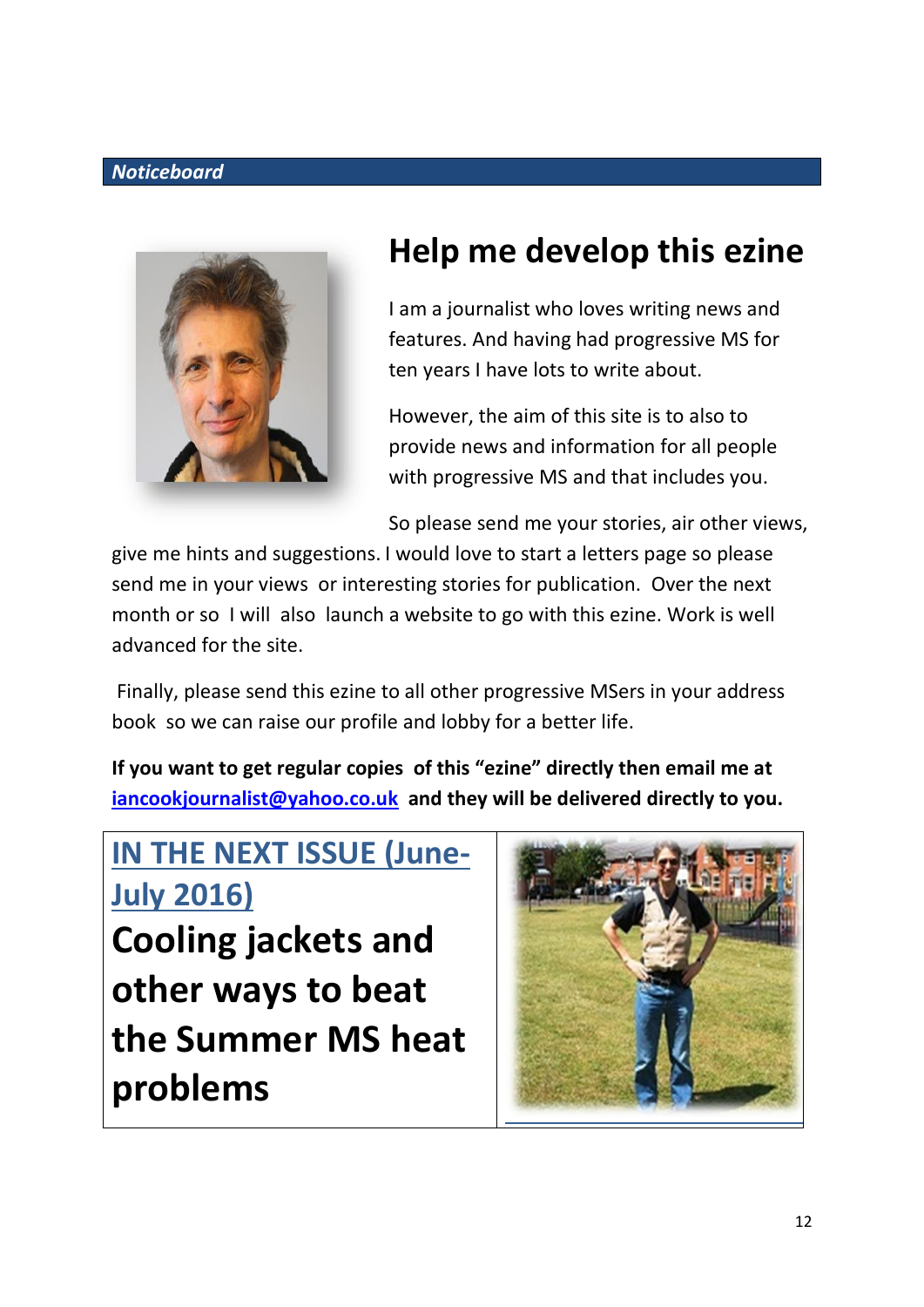## *References contact details etc*

#### **Page 2**

## **Ocrelizumab story**

Source: [http://www.nationalmssociety.org/About-the-](http://www.nationalmssociety.org/About-the-Society/News/Ocrelizumab-Granted-Breakthrough-Therapy-Designat)[Society/News/Ocrelizumab-Granted-Breakthrough-Therapy-Designat](http://www.nationalmssociety.org/About-the-Society/News/Ocrelizumab-Granted-Breakthrough-Therapy-Designat)

Plus [www.msresearchblogspot.com](http://www.msresearchblogspot.com/) 18/02/16

#### **Page 3**

#### **Phenytoin story**

Source: http://www.nationalmssociety.org/About-the-Society/News/Epilepsy-Pill-May-Protect-Against-MS-Related-N-(1)

http://www.thelancet.com/journals/laneur/article/PIIS1474-4422(16)00004- 1/abstract

## **plant extract story**

Source; https://clinicaltrials.gov/ct2/show/NCT02273635

https://www.ncbi.nlm.nih.gov/pubmed/15331658?dopt=Abstract

## **pages 4-5 Feature on OCT**

1.Feature in Science Daily about OCT scans in MS http://www.sciencedaily.com/releases/2007/10/071015193523.htm

.2.Optical coherence tomography and disease subtype in multiple sclerosis.Calabresi P, Neurology 2007 Nov 27;69(22):2085-92

#### **page 6 Appetite story**

http://multiple-sclerosis-research.blogspot.com/2016/02/you-are-what-youeat.html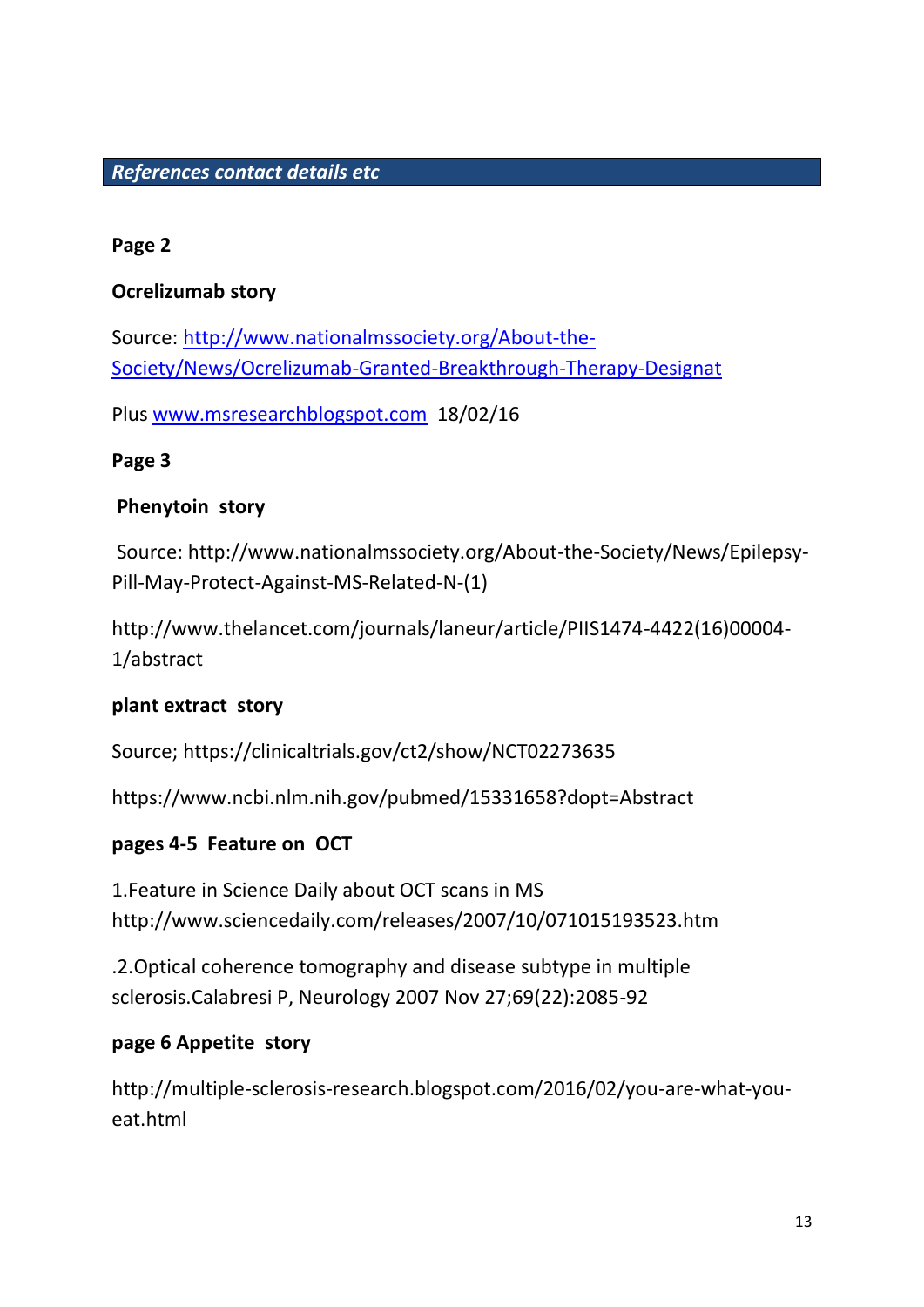Leptin serum levels in different subtypes of Multiple sclerosis: does leptin play a role in progress of Multiple sclerosis? Sayyed Hamid Zarkesh-Esfahani,1,3Ehsan Bahrami,3Amir Hadi Maghzi,2Masoud Etemadifar,2 and Mohammad Kardi3 http://www.jimmunol.org/cgi/content/meeting\_abstract/186/1\_MeetingAbstr

http://www.nature.com/news/2003/030128/full/news030127-2.html

## **page 6 Testosterone story**

: https://clinicaltrials.gov/ct2/show/study/NCT02317263#contacts

http://www.ncbi.nlm.nih.gov/pmc/articles/PMC3952353/

## **page 7 Ageing story**

acts/44.9

Source: Scalfari A, Lederer C, Daumer M, Nicholas R, Ebers GC, Muraro PA.The relationship of age with the clinical phenotype in multiple sclerosis. Mult Scler. 2016 . pii: 1352458516630396. [Epub ahead of print]

## **P7 Pregnancy story**

http://multiplesclerosisnewstoday.com/2016/03/01/ms-progressionapparently-not-affected-number-pregnancies-study-reports/

## **page 8+9 Feature on neurogenic bladders**

Youtube video is at

Trabeculation and Diverticulum of UB wall by Dr.Robbani, Rajshahi,Bangladesh.

https://www.youtube.com/watch?v=xKcwT1KJUKA

## **page 10**

## **myelin making cells**

http://www.medscape.com/viewarticle/859546#vp\_2

## **Fingolimod story**